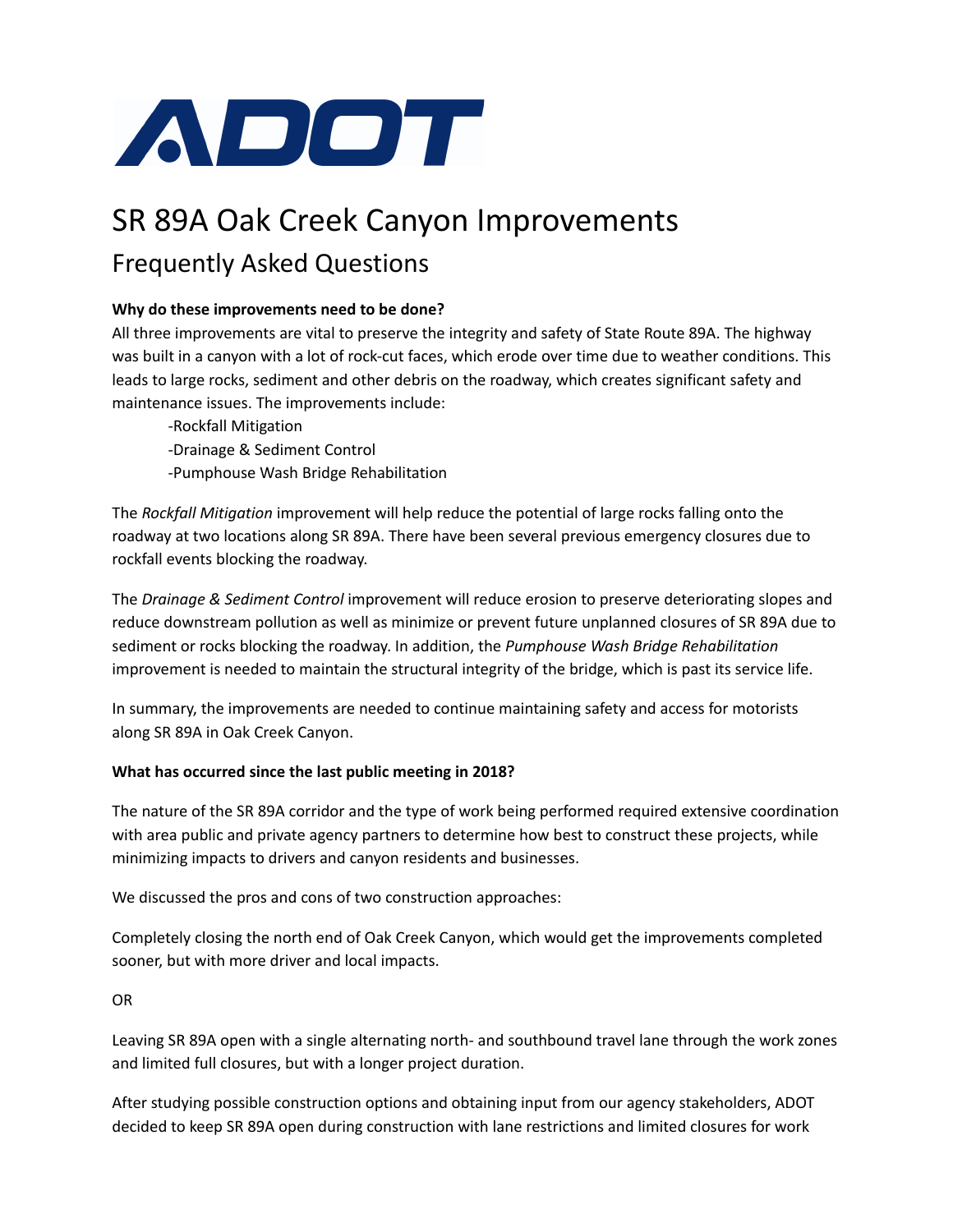that cannot safely be done around traffic. In February 2022, the Arizona State Transportation Board awarded the \$11.1 million construction contract to Fisher Sand and Gravel Company.

#### **When will work begin and what can we expect during construction?**

Construction is expected to start early this spring and be completed by the end of 2023. SR 89A will remain open to traffic with the exception of limited daytime and overnight closures. Once construction starts, the highway will be narrowed to one lane only through the work zone(s) with alternating northand southbound travel. Traffic-control will be maintained using a combination of temporary traffic signals and/or a flagging operation. ADOT is committed to completing the improvements as quickly as possible, while balancing the transportation and access needs of local communities.

## **How are canyon residents, workers and visitors going to get in and out of residential, business, campgrounds and other properties during the closures?**

Access will be maintained to properties in Oak Creek Canyon throughout the project. During the limited full closures on SR 89A, it may take longer to get to and from properties in the canyon since a detour will be in place. During the closures, property access to and from SR 89A will be maintained with detours either to the north or the south via SR 179 and I-17.

#### **How many closures are the contractor allowed during the project?**

Up to five full daytime closures from 6 a.m. to 4 p.m. Sunday mornings through Thursday evenings at the south end (MP 375) and up to 10 overnight full closures from 9 p.m. to 6 a.m. Sunday nights through Friday mornings at the north end (MP 387-389) of the project. The closures may be on consecutive or non-consecutive days.

#### **What will be the detour route when the full closures are in place?**

- Drivers traveling from *Sedona to Flagstaff* will use State Route 179 to Interstate 17.
- Drivers traveling from *Flagstaff to Sedona* will use I-17 to SR 179.
- Message boards and other social media will be used to notify the traveling public seven calendar days in advance of full closures.
- A *s*igned detour will also be provided during the closures.

# How long of a delay do you anticipate the detour will take? How much longer will it take to get **through the temporary signal/flagging areas that will be reduced to one lane with alternating traffic?** The detour routes are expected to add about an hour of travel time, depending on the point of origin and destination, without any other additional traffic delays. The one lane of travel through the north end of the canyon with temporary signals is expected to add approximately 45 minutes during weekday off-peak times and approximately one hour during peak travel periods. However, this corridor is subject to wide variations in traffic levels so there could be times when travel times are higher.

#### **When will closure dates and times be made available to the public?**

The contractor is required to notify ADOT 20 business days in advance of all full closures. Once the closure and traffic-control plans are approved, ADOT will inform the public seven calendar days in advance through roadside message boards and email notification.

The five full closures at the south end (MP 375) of the project are not slated to occur until sometime between mid-May and late July 2023. The 10 overnight full closures at the north end (MP 387 - 389)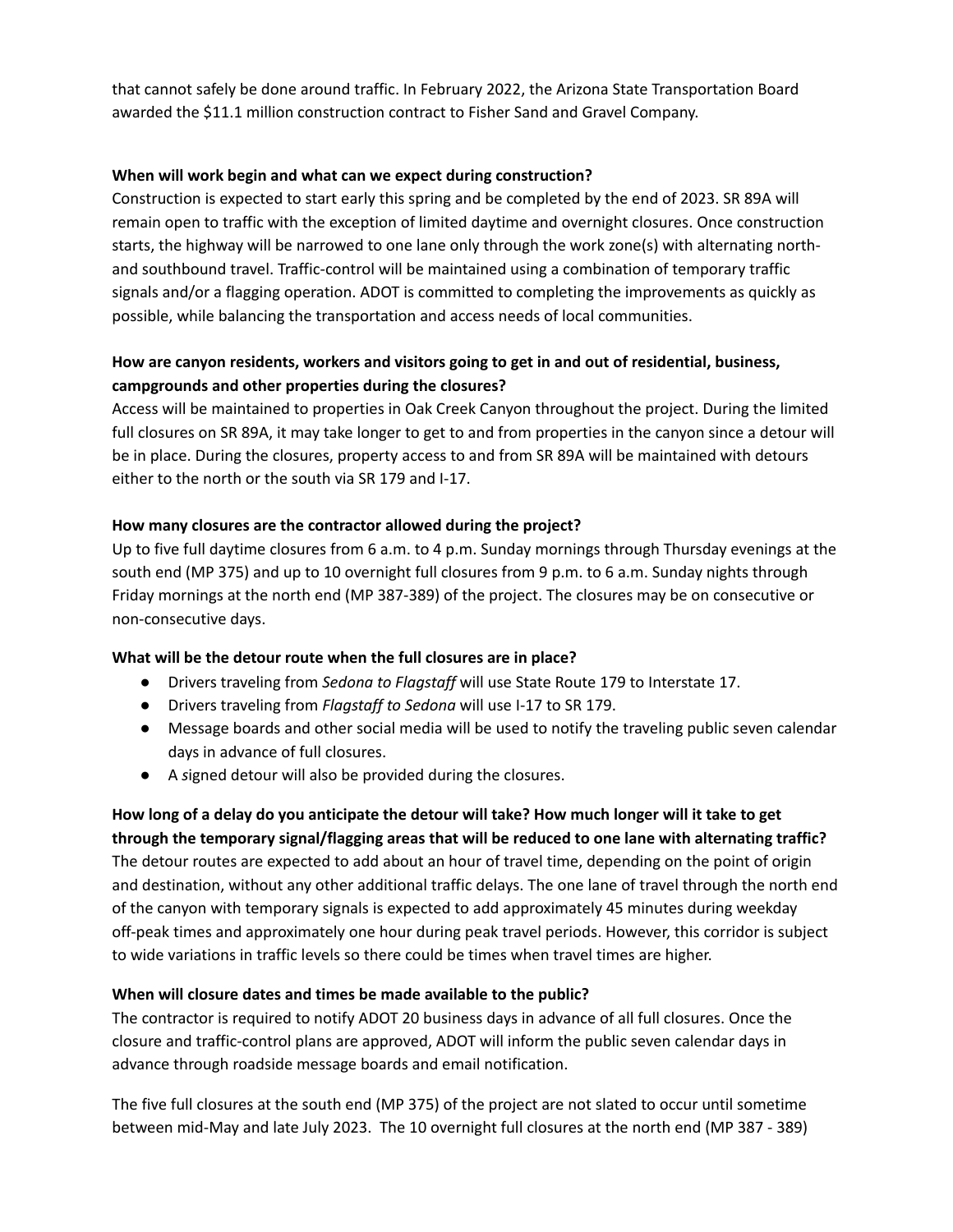may occur anytime over the course of the project. However, it is important to note that closures and restrictions are subject to change due to unforeseen circumstances.

#### **Will there be closures on weekends or holidays?**

Aside from the five daytime full closures at MP 375, which are allowed to occur from 6 a.m. to 4 p.m. Sundays through Thursdays, we do not anticipate any weekend or holiday closures. However, there will be 24/7 lane restrictions in place at the bridge and erosion control work zones while construction is underway on these two improvements. This will include temporary traffic signals. Closures are subject to change based on unforeseen circumstances, such as weather or traffic incidents.

#### **How will we be notified of full closures?**

ADOT will notify the public seven calendar days in advance through roadside message boards and traffic alerts via email. The best way to stay informed is to sign up to receive traffic alerts, which will be emailed directly to your inbox. Visit the project web page at [azdot.gov/SR89A](http://azdot.gov/SR89A) to sign up. In addition, ADOT will post traffic restriction and closure information on the project website and via social media, and will provide regular updates to HOAs, businesses and other stakeholders in the canyon so they can share the information with others in the canyon.

#### **Why can't closures/work be done at night or during the winter when traffic is so much lower?**

Due to the type of work involved and nature of the narrow corridor with steep slopes, having the contractor work at night or during the winter when there is the possibility of ice and snow is both hazardous and much more costly. The blasting work at the south end of the project cannot be completed at night, as this would impose unacceptable safety risks to construction crews and the public. There is also some work, such as paving, that must be done in certain temperatures. In the Oak Creek Canyon/Sedona area, we typically shut down work during the winter due to the weather conditions.

## The closures and flagging operation will make it difficult for those of us in the canyon to get around. **Why can't construction be done without closures or fewer restrictions?**

Unfortunately, since SR 89A is so narrow there is no room to maintain one lane of traffic in each direction through the work zones during construction. Thus, it is not possible to safely construct the improvements without some limited full closures and single lane restrictions. We recognize any restrictions on SR 89A corridor are going to be inconvenient; however, we have done our best to keep the closures to a minimum and limit the overall impacts.

## **What if I have a medical emergency or there is a wildfire in the canyon while construction is underway?**

Emergency access through the canyon will be maintained at all times for first responders and other emergency crews. First responders will be able to travel through the work areas as needed for medical or other emergencies. Regarding wildfires, there will be an emergency evacuation plan in place for canyon residents and businesses.

## Where will drivers be able to turn around if their vehicle is too large to go through the construction **zone?**

There will be turnaround spots for drivers prior to the closure areas at the following locations:

South end of canyon:

● Northbound drivers can turn around at the roundabout just north of uptown Sedona.